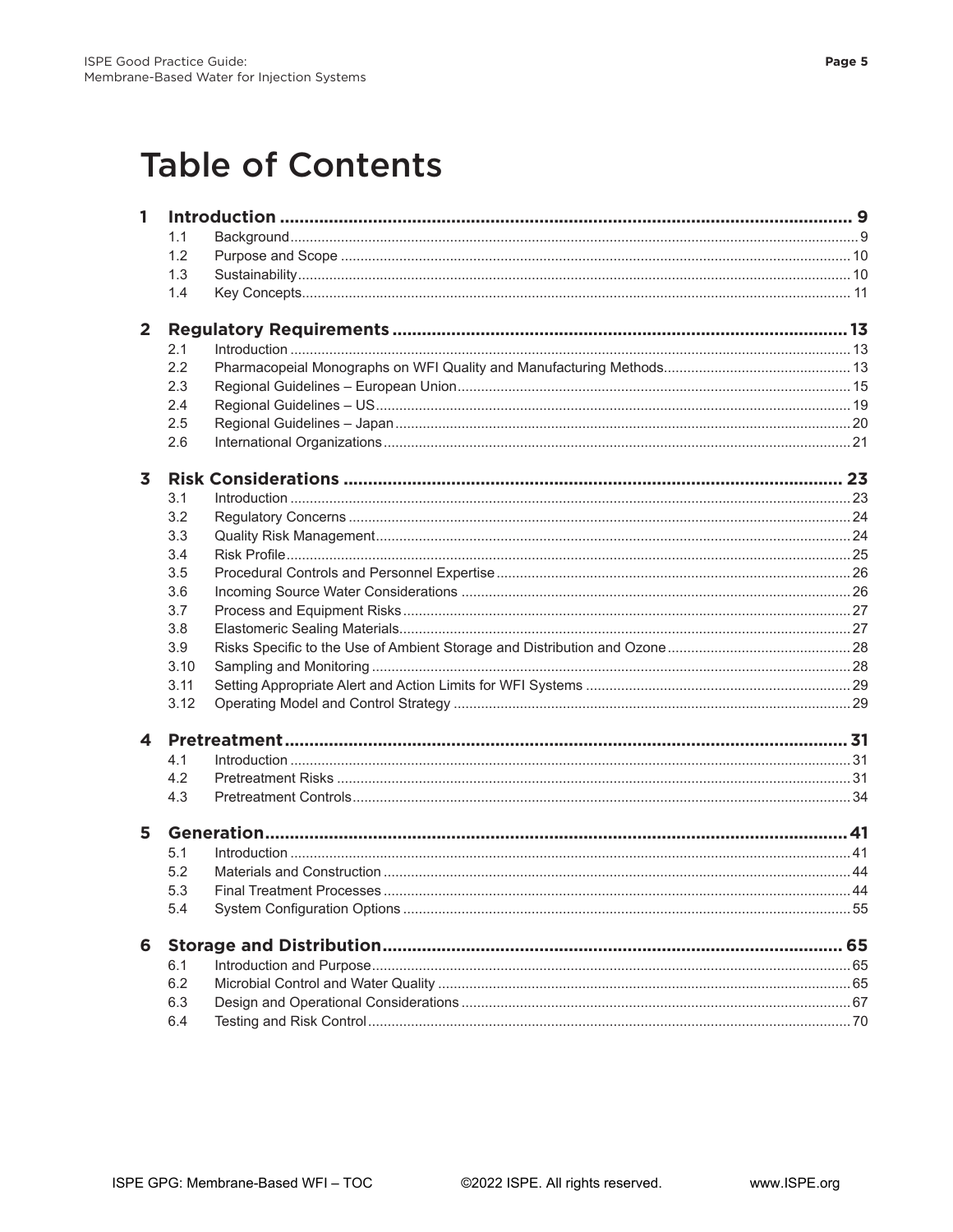| 7  |      |  |  |
|----|------|--|--|
|    | 7.1  |  |  |
|    | 7.2  |  |  |
|    | 7.3  |  |  |
|    | 7.4  |  |  |
|    | 7.5  |  |  |
|    | 7.6  |  |  |
|    | 7.7  |  |  |
| 8  |      |  |  |
|    | 8.1  |  |  |
|    | 8.2  |  |  |
|    | 8.3  |  |  |
|    | 8.4  |  |  |
|    | 8.5  |  |  |
|    | 8.6  |  |  |
| 9  |      |  |  |
|    | 9.1  |  |  |
|    | 9.2  |  |  |
|    | 9.3  |  |  |
|    | 9.4  |  |  |
|    | 9.5  |  |  |
|    | 9.6  |  |  |
|    | 9.7  |  |  |
|    | 9.8  |  |  |
|    | 9.9  |  |  |
|    | 9.10 |  |  |
|    | 9.11 |  |  |
|    | 9.12 |  |  |
|    | 9.13 |  |  |
|    |      |  |  |
|    | 10.1 |  |  |
|    | 10.2 |  |  |
|    | 10.3 |  |  |
|    | 10.4 |  |  |
|    | 10.5 |  |  |
|    | 10.6 |  |  |
| 11 |      |  |  |
|    | 11.1 |  |  |
|    | 11.2 |  |  |
|    | 11.3 |  |  |
|    |      |  |  |